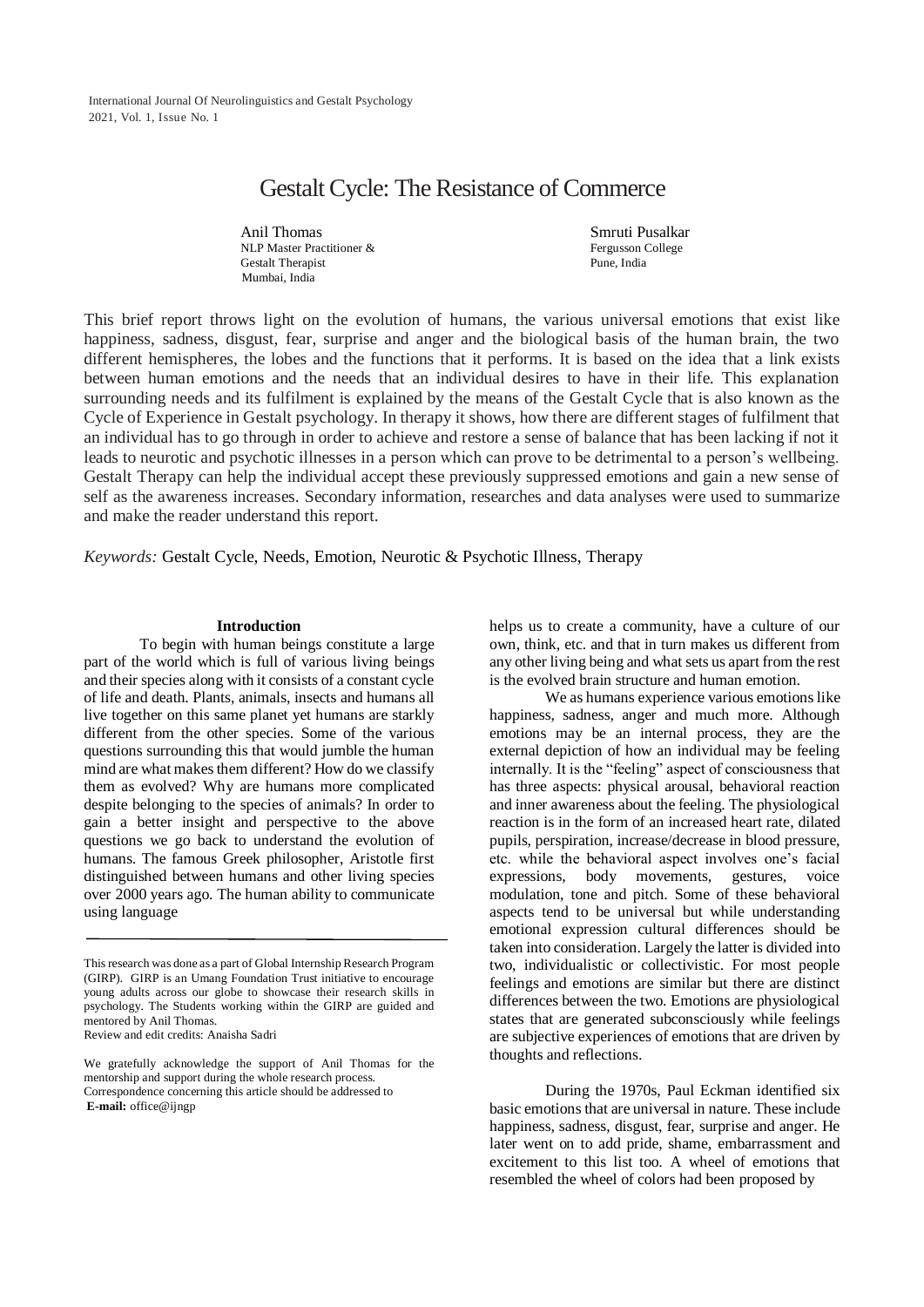Robert Plutchik. According to his theory, emotions act like building blocks that go from basic to more complex emotions.

# **The universal emotions are as follows**

- *Happiness* (a pleasant emotional state characterized by feelings of contentment, joy and well-being)
- *Sadness* (a negative state of being that is characterized by feelings of disappointment, grief, hopelessness and sorrow)
- Fear (it is an emotional response to an immediate threat)
- *Disgust* (a feeling of repulsion or unpleasant feeling)
- Anger (it is characterized by feelings of hostility, agitation, frustration and irritation)
- **Surprise** (it is a brief and physiological response to an unexpected event)

# **Figure 1** *Title: Universal Emotions*



**Sadness** 

**Disgust** 

**Note:** The above figure is an illustration of emotions that are universally accepted across the globe and were identified by Paul Eckman as six basic emotions that do not differ culturally in their meaning and acceptance.

Biologically, humans share traits with the great apes although they have a larger brain, larger body size, longer childhood and life than us, we share the same ancestors who had the same characteristics and this process of evolution is called homology. Focusing on the brain it is divided into three sections: forebrain, midbrain and hindbrain which comprises of ventricles and neurons. The forebrain develops into the cerebrum, the midbrain into the brainstem and the hindbrain into the regions of the brainstem and cerebellum. Furthermore the walnut structure in humans is divided into two hemispheres, connected by nerve fibres called the corpus callosum. Where the left hemisphere is responsible for controlling all the muscles on the right-hand side of the body along with being responsible for speech (Broca's area), language (Wernicke's area), mathematical calculation and fact retrieval, the right hemisphere

controls the left side of the body and also plays an important role in visual/auditory processing, spatial skills and artistic ability. The function of the brain stem is to regulate the most primitive aspects of life. The limbic system is responsible for memory and emotions, which includes our responses to reward and punishment and it is the area in the brain that is located between the brainstem and the two cerebral hemispheres and is made up the amygdala, the hypothalamus, and the hippocampus whilst being responsible for controlling human emotions and memory.

What differentiates humans from other animals is the presence of a larger cerebral cortex which is the outer layer of our brain that governs our language abilities, helps us acquire complex skills, create tools, and live in social groups. In humans, the cerebral cortex is wrinkled and folded, rather than smooth as seen in most other animals. This creates a greater surface area and size that increases the capacity of humans for learning, remembering, and thinking. The frontal lobe is responsible for thinking, planning, memory, and judgment whereas the parietal lobe controls bodily sensations and touch. Then the temporal lobe is primarily responsible for hearing and language while the occipital lobe is primarily responsible for vision. These complexities of the human mind and body make human beings different from other living beings. We have many physical, cognitive, academic needs that satisfy many human wants. The majority of the time, these needs are not in isolation but are present together. The individual, based on individual requirements, prioritizes these needs and organizes them in the hierarchy of importance. If the need is fulfilled, the individual achieves satisfaction but sometimes, these needs are interrupted by some external stimuli. This hierarchy of needs was understood in detail by various Gestalt psychologists. The fulfilment of needs was thought to be in a cyclical order that proceeds in a rhythmic pattern to meet the needs of every individual. Every new and emerging need becomes a part of this cycle and remains to be a part of it until attended to and then fades into the background. This is known as selfregulation.

This need for achievement of satisfaction comes from the tendency of humans or any other organism to seek balance. All organisms have the need to attain an equilibrium that can be achieved by the fulfilment of these needs. This state of balance is known as homeostasis. Homeostasis may be an internal or external experience that an individual may attain through psychological, physical or spiritual experiences related to oneself or others.

Gestalt psychologists have devised a "Gestalt Cycle" or "The Cycle of Experience". It is known that one is always a part of this Gestalt cycle, as long as one is aware. This cycle goes from sensation to satisfaction and involves intermittent "blocks or interruptions". Boundary disturbances or blocks can be seen as repeating patterns in the individual which interfere with the healthy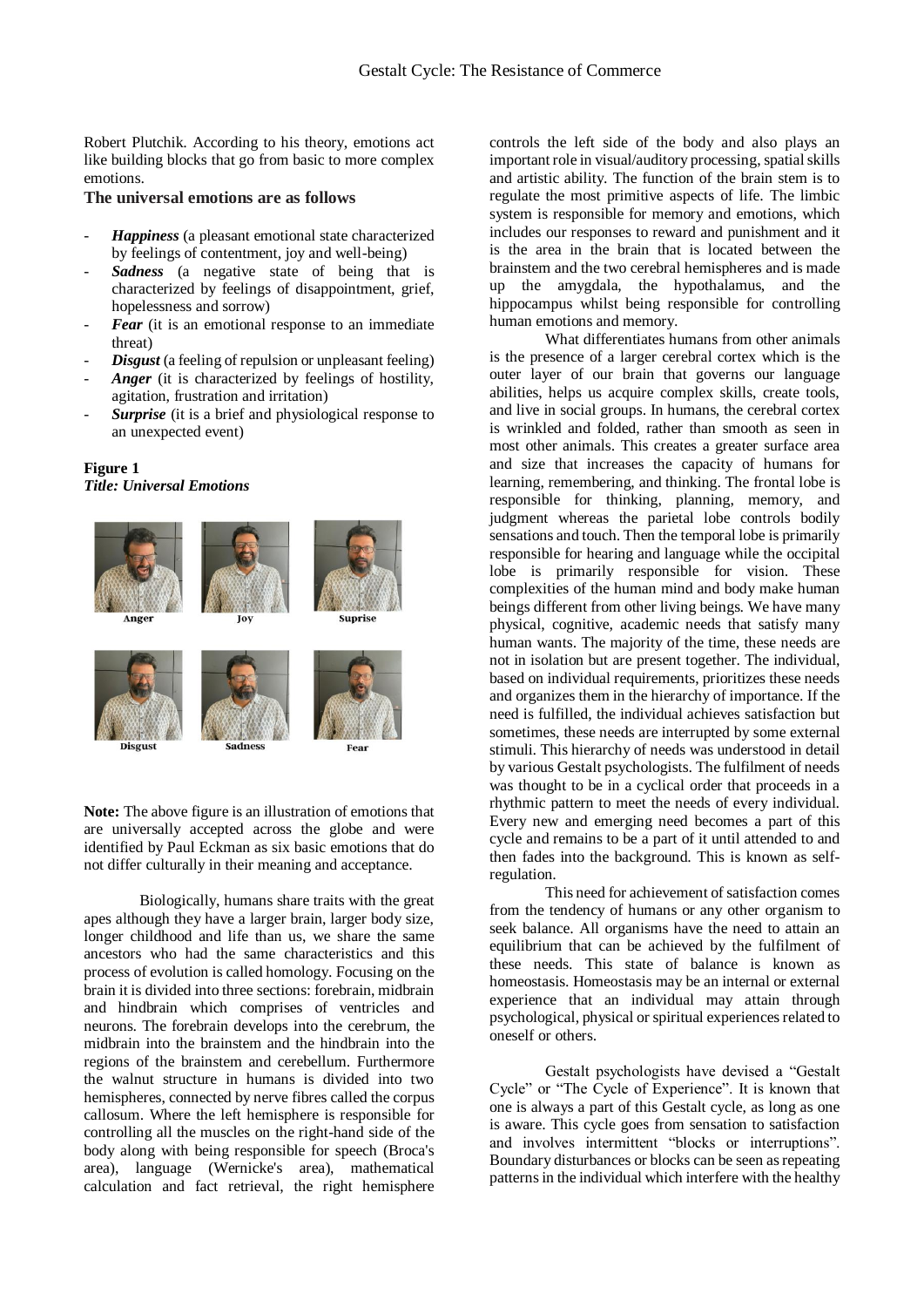functioning of the self at the organism/environment boundary. These boundary disturbances can also be seen as self-regulating acts and could also have protective functions.

## **Figure 2** *The Gestalt Need Cycle*



**Note:** The above diagram illustrates the various stages of fulfilment that an individual needs to pass through in order to achieve a sense of balance in their life. It is known as the Gestalt Cycle or The Cycle of Experience.

The Gestalt cycle offers a representation of human to environment contact. According to Siminovich and Van Eron (2006), "awareness of the COE [Cycle of Experience] provides the skilled Gestalt coach with a way of identifying more precisely where processes become 'stuck,' thereby preventing learning and change, and for creating interventions that help clients recognize for themselves the habitual locations and patterns of becoming stuck".

# **The stages of fulfilling these individual needs to achieve a state of balance and the intermittent blocks include**

1. *Sensation*: Sensation can be an internal or external stimulus in the form of a need or demand that an individual wants to fulfil to achieve homeostasis. This is the first stage of the Gestalt cycle where an individual feels something such as an emergence of an imbalance but one is unable to articulate this feeling. For instance, Jane hears a growling sound in her stomach and a feeling that resembles hunger. Desensitisation occurs when there is a shutting down of numbing of sensations. The individual neglects or disregards their sensations.

Desensitization is the resistance in the cycle of Gestalt at the sensation stage which acts as a block in the process of acquiring balance. Here, Jane is likely to ignore the growling sound in her stomach as it is bedtime and she would rather sleep than tend to this feeling in her stomach.

2. *Awareness*: Being aware is the next stage in the cycle in which the individual becomes aware of their need. In this stage according to the example, Jane becomes aware that she is hungry. She realizes that the growling in her stomach was due to hunger. However there can be resistance in this stage too which can cause one to be unaware of the need. Deflection means to turn aside from direct contact so as to reduce one's awareness and feedback from within oneself, others or the environment. For instance here, Jane will try to distract herself by watching a movie or trying to sleep, to distract herself from the discomfort that the growling stomach is causing.

3. *Mobilisation*: In this stage, the need becomes more and more significant. It becomes clearer and generates energy in the direction of satisfaction. Considering Jane's situation, she will most likely think about what food to have in order to satisfy her hunger. Introjections is a block that may occur in this stage. It is the "swallowing" of an experience without questioning. Example, Jane will probably try not to think about getting food because she has already had her dinner and she shouldn't eat anything past her dinner-time.

4. *Action*: At this stage, a person actively reaches out for possibilities to do whatever is necessary to achieve the balance. One may try to overcome obstacles and experiment with different forms to achieve an end. At this stage in the cycle, Jane may go to the kitchen and decide on what to prepare or what to heat up from the fridge. One may experience resistance at this stage which is known as Projection. This is a trait, attitude, feeling, belief or behaviour that does not belong to one self. It involves attributing one's feelings or desires to another, anticipating behaviour from someone else which originally has roots in one's own fears or flaws. In Jane's case she may not get up to satisfy her hunger because her mother would get angry at her but in reality, she refuses to get out of the comforts of her bed out of laziness.

5. *Final Contact*: In the final contact stage, a person feels fully motivated to achieve their need and hence act on fulfilling it. Here, in this stage Jane will actually eat the food that she heated from the fridge. The contact boundary in completing this stage of the cycle is known as Retroflection. It occurs when a person turns his stored up, mobilized energy back upon himself instead of out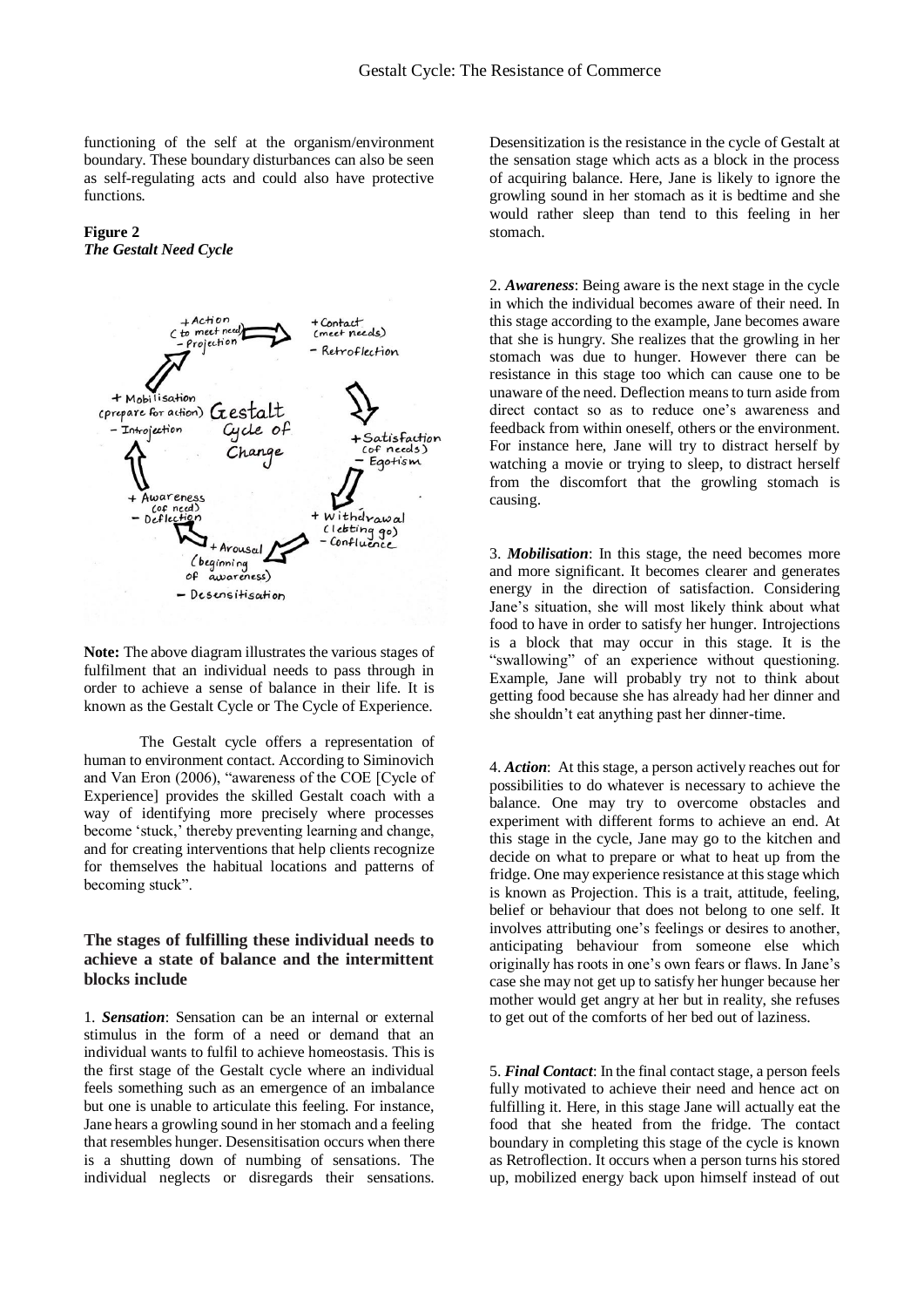into the environment. We choose to forget that once an action is taken and it can reach satisfaction but in turn that hampers the completion of the cycle. Taking an example of a student, they need to attempt an exam but due to the fear of failure, they simply don't go to the exam centre, only to fail regardless.

6. *Satisfaction*: After the final contact stage has been fulfilled, one experiences a sense of satisfaction as their need has been fulfilled. Example: Jane feels satisfied after eating the food now that her hunger was sufficed. The contact boundary at this stage is known as Confluence which is when we choose to go with someone else's need. We choose others needs to be more important than ours and act in accordance to their needs. Considering the example of the Covid-19 Pandemic, much like many others, Ajay decided to hoard groceries due to the fear of lockdown as his wife and neighbours told him that that was the right thing to do. Despite his internal objection to this, he decided to go along with others.

7. *Withdrawal*: This is the stage when one closes a cycle. When the cycle is over, one would return to sensation and wait for a new need to fulfil and restart the cycle of experience with a new need all over again. Example, Jane is satisfied, not hungry and neither uncomfortable hence she will now go back to her bed. However, the block that might hamper achieving complete satisfaction is known as Egotism. This contact boundary takes away the satisfaction that we may feel after fulfilling our need and hence we may not be able to attain withdrawal from the gestalt cycle. For instance, Jane has had her food and is no longer hungry but after consuming her food, she immediately feels guilty as she thinks that she has eaten too much and has evaded her mother's rules of not eating past dinner time and she concludes that she is now going to gain weight because of her overeating. The most important consideration here is that one needs to be aware of the need that one has to fulfil in order to achieve balance and satisfaction. One needs to be conscious of what the need is and then take steps towards fulfilling it but, it is only fair to say that not always would one be aware of these needs due to various environmental factors that may cause a delay in fulfilling the need. In Jane's case, she may have faced various blocks in fulfilling her need due to environmental factors such as her mother's annoyance about eating food at night, weight gain or sometimes even her own laziness and hence she may have to suppress her need of hunger.

Jane's case, she may have faced various blocks in fulfilling her need due to environmental factors such as

Theoretically completing a cycle to fulfil the need seems easier but in reality, one may have to encounter quite a number of resistances. These resistances show internal defenses which may affect satisfaction. This blockage in the path of achieving homeostasis is what causes a negative consequence in our mind and body. According to Gestalt psychology, the mechanisms of defence gestalt that Fritz Perls labelled as "neurotic mechanisms" - refers to those disruptions or barriers that blocks awareness. Gestalt therapy considers them as the remainders of previous tendencies that avoid taking conscious actions and behave in a certain way to protect oneself from the threat of the environment. They are self-interruptions in the cycle of experience. If a need remains unfulfilled and one is unable to achieve the desired result, the individual may experience negative feelings such as anger, confusion, annoyance and disappointment that will divert their energy to a certain number of possibilities that will not allow them a full interaction with the environment but risk behaviour only based on these neurotic-defences. The dissatisfaction that is caused by the unfulfilled needs may also have a physical manifestation that may not be a conscious response. Taking the example of Aditi, who claimed to suffer pain in her chest, she told her therapist that she felt a sense of pressure in her chest and it would intensify during certain situations to an extent where she would almost feel like she can't move. She had visited several doctors who had found nothing biologically concerning, in her case and hence was ultimately advised to visit a therapist to analyse her mental health. After therapy, Aditi was able to connect with herself consciously only to understand that she has been feeling these overwhelming emotions since her father's death about two years ago and for the first time she started to understand and accept the grief and her emotions. Upon further analysis, she was able to understand that her emotions were suppressed due to cultural factors such as one has to be strong and get over it and move on in life. She often used strategies for deflection such as not to cry as it had been ingrained in her that she has to stay strong to support her grieving mother. After a few therapy sessions, she was able to release her suppressed emotions and return to a healthy, conscious state of body and mind.

### **Neurosis and Neurotic Illnesses**

Neuroses are mental disorders that are generally characterized by anxiety, stress, depression and unhappiness. It involves some facets of the personality that are affected by the disorder but the contact with reality and insight is still retained by the person. The starting point of neurosis involves some form of stress and there is often a close relationship between the personality of the individual and the illness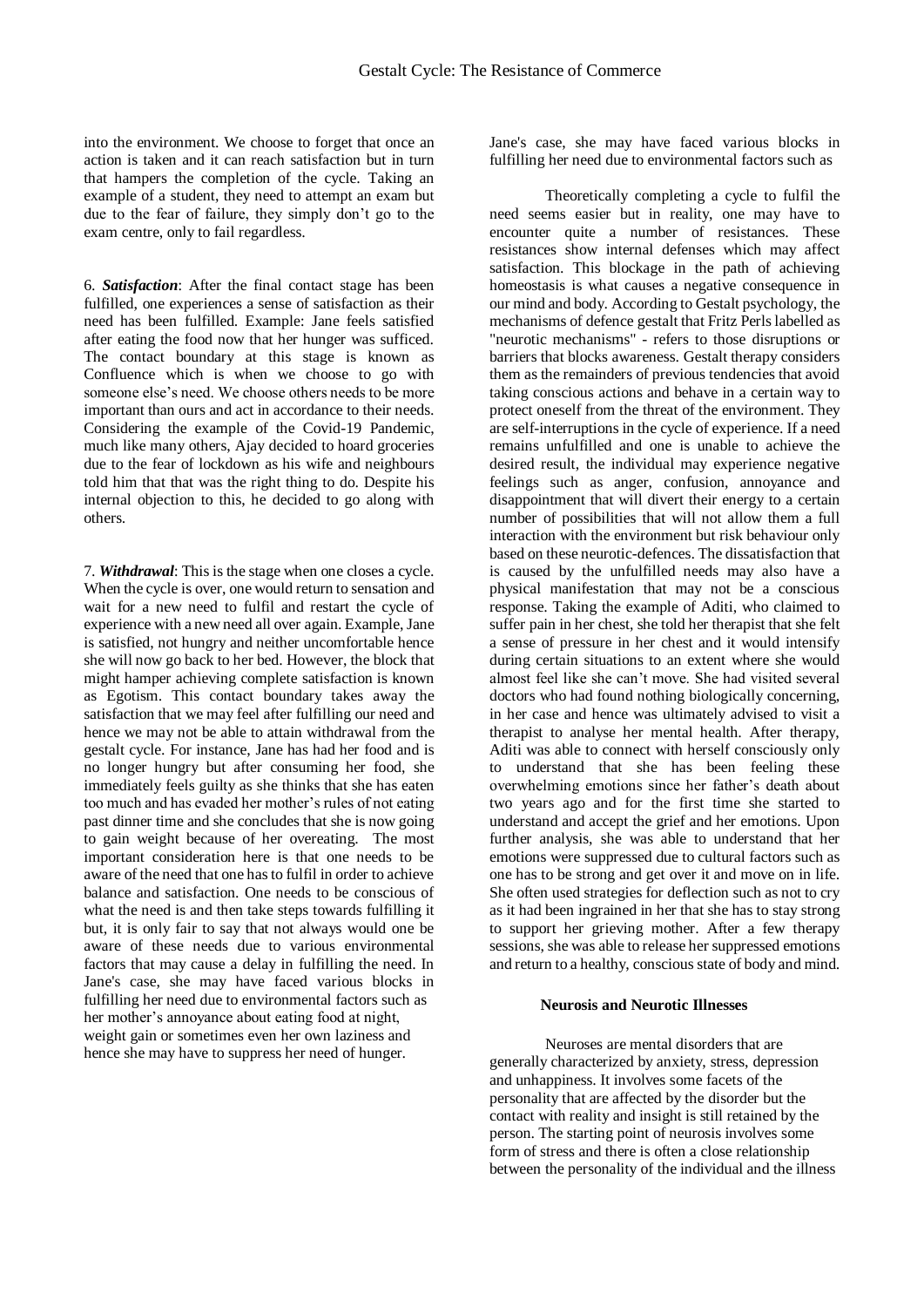itself. Symptoms of neurosis may include fatigue, emotional disturbance, inability to cope with stress, anger, etc.

## **The various types of neurosis are as follows**

- *Obsessive Compulsive Disorder* (It is characterized by unwanted and irresistible thoughts, ideas or feelings)
- *Somatoform Disorders* (It involves the manifestation of psychological distress in physical form when in reality physical illnesses may or may not be present)
- *Anxiety Disorder* (It is a negative mood state that is characterised by bodily symptoms of physical tension and by apprehension)
- *Depression* (It may be described as feelings of extreme sadness, hopelessness, worthlessness and a loss of interest or pleasure which affects an individual's life)
- *Post-Traumatic Stress Disorder* (This is a syndrome that can be diagnosed among individuals who have endured or witnessed a highly traumatic event)

## **Psychosis and Psychotic illnesses**

Psychosis is a more severe form of mental imbalance which involves emotional, behavioural and cognitive disturbances and a radical loss of touch with reality. Psychotic disorders often tend to have genetic causes while some other causes tend to be brain trauma, abuse, extreme stress, etc. During psychosis, one's thoughts and perceptions become distrustful and disturbed and one may have trouble differentiating between reality and hallucinations. However psychosis is not an illness in itself it is rather linked to underlying mental conditions. Example: Those with psychotic disorders, such as schizophrenia, are more likely to have psychotic episodes (psychosis) and during this one may have disorganized thoughts may experience changes in thinking, behaviour, perception and emotions; ignore personal hygiene, experience hallucinations and delusions, lack of motivation and a general difficulty in daily functioning. Drugs, including cocaine, amphetamine, methamphetamine, LSD, etc. can also trigger psychosis.

## **The various types of Psychosis are as follows**

- *Schizophrenia* (characterised by changes in behaviour, hallucinations, delusions)
- *Schizoaffective Disorder* (characterised by mood disorders, schizophrenia)
- *Schizophreniform Disorder* (Diagnosed for those individuals who have the symptoms of schizophrenia for one to six months)
- *Brief Psychotic Disorder* (People with this illness have a sudden, short period of psychotic behaviour, often in response to a very stressful event)
- *Delusional Disorder* (This disorder is characterised by the absence of any other symptoms of schizophrenia except delusions)
- *Shared Psychotic Disorder* (This illness may be diagnosed to a person when one develops symptoms of delusions simply because of a close relationship with a delusional individual)
- *Substance-Induced Psychotic Disorder* (This condition is caused by the use of or withdrawal from drugs, such as hallucinogens)
- *Psychotic Disorder Due to Another Medical Condition* (Hallucinations, delusions, or other symptoms may happen because of another illness that affects brain function
- Paraphrenia<sup>(It has symptoms similar to</sup> schizophrenia)

#### **Conclusion**

Treatment options in Gestalt psychology focus on gaining awareness and encouraging the individual to live in the present moment. Through therapy, clients tend to learn about the suppressed feelings that the individual may find to be threatening or difficult to even accept. Therapy can help the individual accept these previously suppressed emotions and gain a new sense of self as the awareness increases. This focus on here and now helps the individual to stop dwelling on their past or anticipate the future which may lead to anxiety. Therapy encourages dialogue between the individual and the therapist which ultimately leads to introspection.

#### **References**

Cherry, K. (2020, January 13). *The 6 Types of Basic Emotions and Their Effect on Human Behavior*.Verywell Mind. https://www.verywellmind.com/an-overview-of-thetypes-of-emotions-4163976.

Finlay, L. (2015). Relational Integrative Psychotherapy: Process and Theory in Practice, Chichester, Sussex: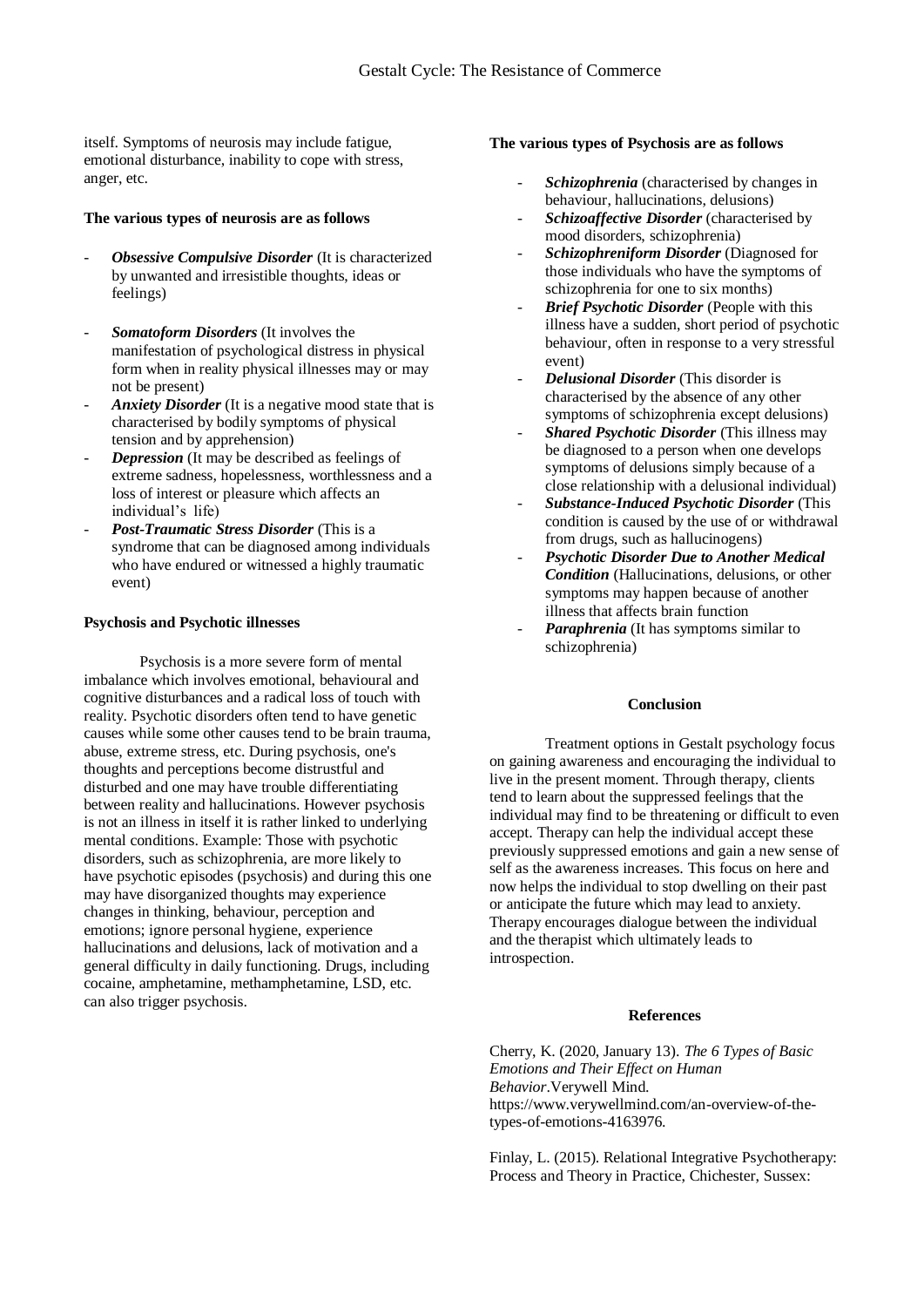Wiley

Guardian News and Media. (2018, September 21). *The human league: what separates us from other animals?*The Guardian.

https://www.theguardian.com/books/2018/sep/21/huma n-instinct-why-we-are-unique. *Mechanisms de defensagestálticos*. Gestalt defense mechanisms. (2020, May 13).

https://second.wiki/wiki/mecanismos\_de\_defensa\_gestc 3a1lticos#Referencias.

Törmi, H. (2018, April 15). *Cycle of Experience*. https://gis-international.dk/wpcontent/uploads/2020/03/3-year-Heikki-Tormi.pdf.

*Paradox: A Gestalt Theory of Change*. Paradox: A Gestalt Theory of Change | Cleveland Consulting Group, Inc. (n.d.). http://www.clevelandconsultinggroup.com/articles/para dox-theory-of-change.php.

Roubal, Jan &Francesetti, Gianni &Gecele, Michela.(2013). Gestalt Therapy Approach to Psychopathology.

Stolte, M. (n.d.).*How we manifest our emotional blockages in our body: A Gestalt Perspective*. Inbody. https://www.inbody.es/2018/01/06/how-we-manifestour-emotional-blockages-in-our-body-a-gestaltperspective/.

Team.(n.d.).*Gestalt Therapy*.GoodTherapy. https://www.goodtherapy.org/learn-abouttherapy/types/gestalt-therapy.

WebMD.(n.d.).*Psychotic Disorders: Types, Symptoms, Diagnosis, Treatment*. WebMD. https://www.webmd.com/schizophrenia/guide/mentalhealth-psychotic-disorders.

Barlow, Allen Richard. "*The derivation of a psychological theory: Gestalt therapy*", "Doctor *of Philosophy thesis"*. Department of Psychology, University of Wollongong, 1983. https://ro.uow.edu.au/cgi/viewcontent.cgi?article=2685 &context=these